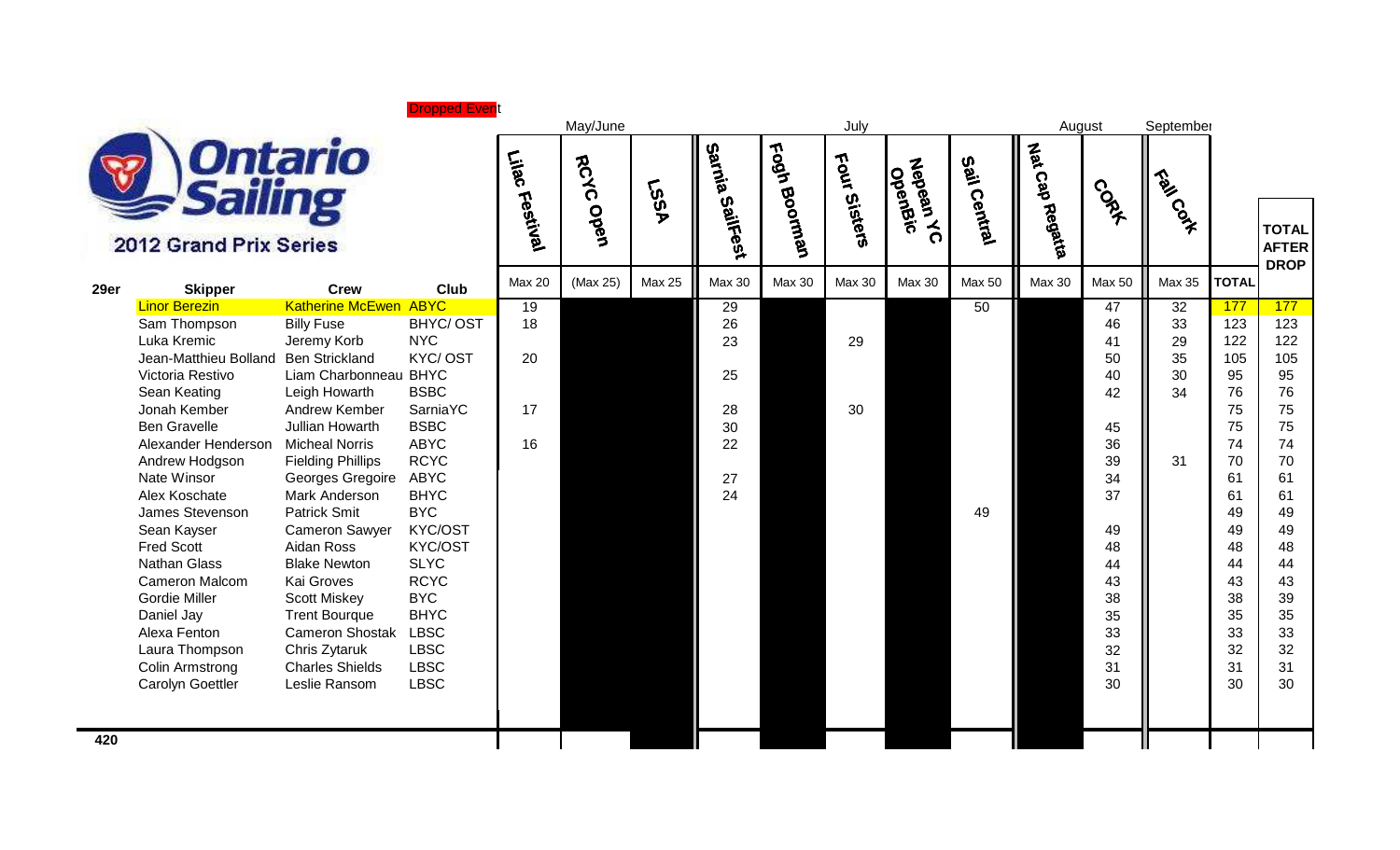| <b>Ryan Smith</b>       | <b>Evan DePaul</b>        | <b>RHYC</b>  | 16. | 25 | 30 | 27             | 43 | 38 | 25 | 204 | 161 |
|-------------------------|---------------------------|--------------|-----|----|----|----------------|----|----|----|-----|-----|
| Nicholas Jacobs         | Derek Nichonson           | <b>RHYC</b>  |     |    | 27 | 21             | 47 | 42 | 27 | 164 | 143 |
| <b>Berg Ellmers</b>     | Owen Dunkley              | <b>KYC</b>   |     |    |    |                | 50 | 50 | 35 | 135 | 135 |
| <b>Spencer Powell</b>   | Alex Cameron              | <b>RCYC</b>  | 20  | 22 |    |                |    | 49 | 30 | 121 | 121 |
| Ian Donaldson           | Josh Yale                 | <b>RCYC</b>  | 19  | 24 |    |                |    | 48 | 29 | 120 | 120 |
| Timma Flanagan          | Daniel Sheedy             | QCYC         |     |    |    | 30             |    | 45 | 34 | 109 | 109 |
| Michael Green           | <b>Christian Frketich</b> | <b>RHYC</b>  |     |    | 29 | 26             | 49 |    |    | 104 | 104 |
| Lauren Heath            | <b>Leah Groves</b>        | <b>RCYC</b>  | 18  |    |    |                |    | 47 | 32 | 97  | 97  |
| Patrick Wilson          | Max Wood                  | <b>KYC</b>   |     |    |    |                | 45 | 18 | 31 | 94  | 94  |
| Liam Wilson             | <b>Jarred Fortier</b>     | <b>BYC</b>   |     |    |    | 15             | 42 | 34 |    | 91  | 91  |
| Lorenz Magaard          | Rosalyn Dunkley           | <b>KYC</b>   |     |    |    |                | 48 | 36 |    | 84  | 84  |
| <b>Christina Black</b>  | Annie LeBlanc             | <b>KYC</b>   |     |    |    |                | 44 | 31 |    | 75  | 75  |
| <b>Malcom Harper</b>    | <b>Andrew Smith</b>       | <b>NOLSC</b> |     |    |    | 28             |    | 46 |    | 74  | 74  |
| James Wilding           | Natalie Tanczak           | <b>NSC</b>   |     |    |    |                | 39 | 33 |    | 72  | 72  |
| Aleks Vagners           | <b>Rachel Harris</b>      | QCYC         |     |    |    |                |    | 39 | 33 | 72  | 72  |
| Aaron Strahle           |                           | <b>RCYC</b>  |     | 23 |    |                |    | 43 |    | 66  | 66  |
| Hannah Billinger        | Jordan Spears             | <b>RCYC</b>  | 17  |    |    |                |    | 44 |    | 61  | 61  |
| <b>Grace Whiteside</b>  | James Hickey              | <b>KYC</b>   |     |    |    |                | 40 | 14 |    | 54  | 54  |
| <b>Clark Schultz</b>    | Grant Kavanaugh           | <b>SPS</b>   |     |    | 22 | $\overline{7}$ |    | 22 |    | 51  | 51  |
| Katharina Wimmer        | Jordan Spears             | <b>RCYC</b>  |     |    |    | 22             |    |    | 28 | 50  | 50  |
| Julian Lowery           | <b>Mitch Lowery</b>       | <b>NSC</b>   |     |    |    |                | 46 |    |    | 46  | 46  |
| John Gilchrist          | Graeme Shea               | <b>SLSC</b>  |     |    | 26 | 19             |    |    |    | 45  | 45  |
| Michael Robinson        | Cameron Riegel            | <b>SLSC</b>  |     |    | 25 | 17             |    |    |    | 42  | 42  |
| Madison Kozac           | Sara Gilchrist            | <b>SLSC</b>  |     |    | 23 | 18             |    |    |    | 41  | 41  |
| Damian Easton           | <b>Trevor Fortier</b>     | <b>BYC</b>   |     |    |    |                | 41 |    |    | 41  | 41  |
| <b>Jack Spears</b>      | Campbell Macrae           | <b>RCYC</b>  |     |    |    |                |    | 41 |    | 41  | 41  |
| <b>Elizabeth Rouget</b> | Naomi Flanagan            | <b>KYC</b>   |     |    |    |                |    | 40 |    | 40  | 40  |
| Justin Venturo          | Naomi Flanagan            | <b>KYC</b>   |     |    |    |                | 38 |    |    | 38  | 38  |
| Jesse Venturo           | Evan Trus                 | <b>KYC</b>   |     |    |    |                | 37 |    |    | 37  | 37  |
| <b>Connor Smith</b>     | <b>Robin Moffatt</b>      | <b>SLYC</b>  |     |    |    |                |    | 37 |    | 37  | 37  |
| <b>Parker Phillips</b>  | Alex Loe                  | <b>SMSC</b>  |     |    |    | 4              |    | 32 |    | 36  | 36  |
| Emma Heller             | Sarah Parolin             | <b>NSC</b>   |     |    |    |                | 36 |    |    | 36  | 36  |
| Ryan Lind               | Oliver Triskan            | <b>SMSC</b>  |     |    |    |                |    | 35 |    | 35  | 35  |
| Michael Montagnase      | Marina Domingo            | <b>TSCC</b>  |     |    | 20 | 13             |    |    |    | 33  | 33  |
| Jesse Venturo           | Justin Venturo            | <b>KYC</b>   |     |    |    |                |    | 30 |    | 30  | 30  |
| Myles Arton-Smith       | <b>Tyler Rickard</b>      | <b>SYC</b>   |     |    |    | 29             |    |    |    | 29  | 29  |
| Kyra Gornall            | Serena VanArt             | <b>HMCS</b>  |     |    |    |                |    | 29 |    | 29  | 29  |
| Jacob Webster           | <b>Cameron Devine</b>     | <b>SLSC</b>  |     |    | 28 |                |    |    |    | 28  | 28  |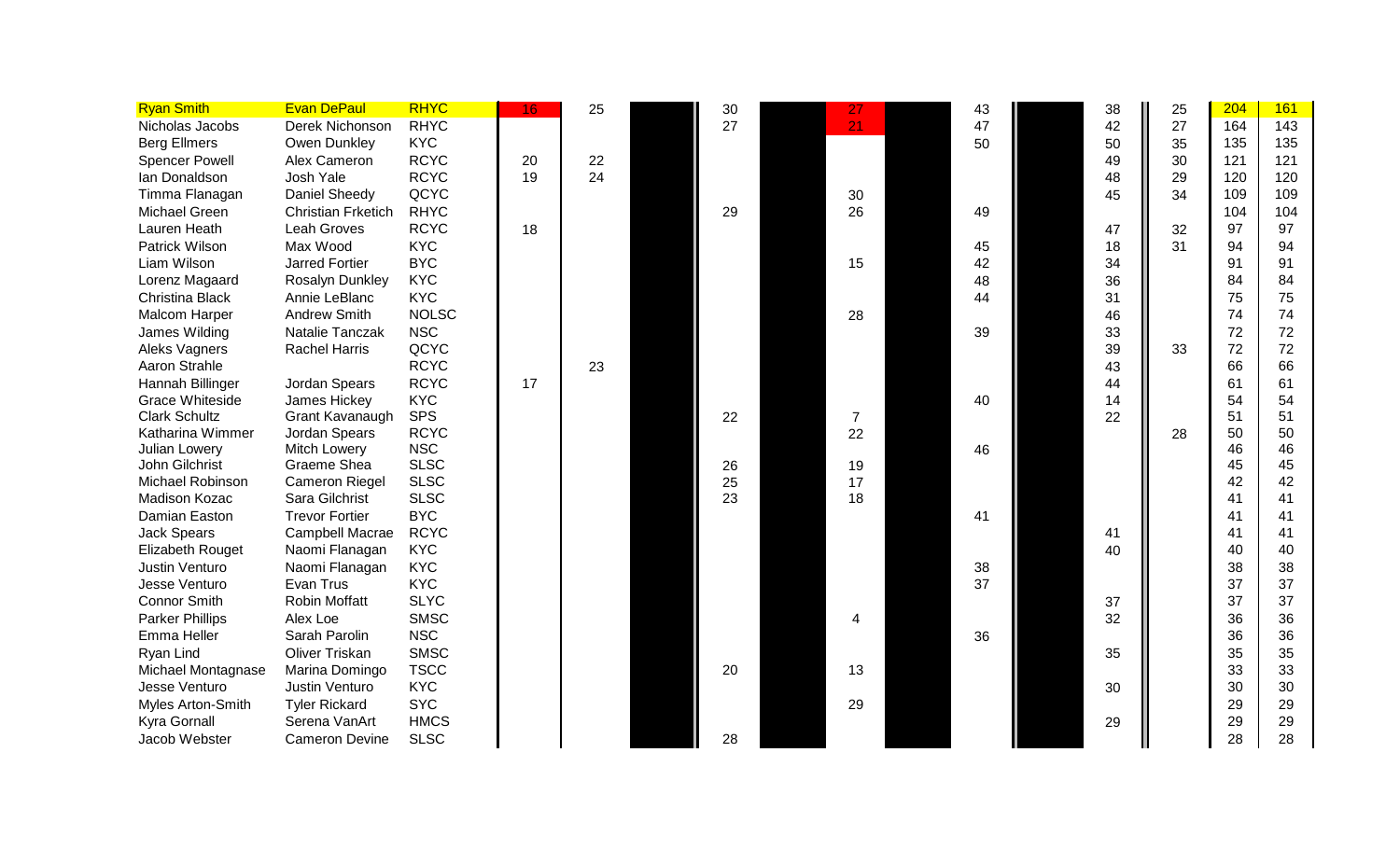| Tara Urabe               | Alanna Ticknor          | <b>CYC</b>   |    |  |    |                 |  | 28             |    | 28             | 28 |
|--------------------------|-------------------------|--------------|----|--|----|-----------------|--|----------------|----|----------------|----|
| JP Vecsi                 | lain Doran Des-Br       | <b>TSCC</b>  |    |  |    |                 |  | 27             |    | 27             | 27 |
| JP Vecsi                 | Hugo Mathieson          | <b>TSCC</b>  |    |  | 21 | 5               |  |                |    | 26             | 26 |
| Kevin Amnotte            | Samuel Gagne            | <b>HMCS</b>  |    |  |    |                 |  | 26             |    | 26             | 26 |
| Kieran Hughes            | Neil Gill               | <b>NSC</b>   |    |  |    |                 |  |                | 26 | 26             | 26 |
| Aleksander Vagners       |                         |              |    |  |    | 25              |  |                |    | 25             | 25 |
| Andrew Campbell          | Mark Ronkin             | <b>HMCS</b>  |    |  |    |                 |  | 25             |    | 25             | 25 |
| Katie Campbell           | <b>Emma Struthers</b>   | <b>RCYC</b>  | 15 |  |    | 9               |  |                |    | 24             | 24 |
| <b>Brock Holman</b>      | Collin Campbell         | <b>SYC</b>   |    |  | 24 |                 |  |                |    | 24             | 24 |
| <b>Tanner Probst</b>     |                         |              |    |  |    | 24              |  |                |    | 24             | 24 |
| Holly Wong               | Kaung Zaw               | <b>HMCS</b>  |    |  |    |                 |  | 24             |    | 24             | 24 |
| Jack Bruce               |                         |              |    |  |    | 23              |  |                |    | 23             | 23 |
| Adeline Tian             | Caleb Istead            | <b>HMCS</b>  |    |  |    |                 |  | 23             |    | 23             | 23 |
| <b>Rachel Levitt</b>     | <b>Emma Struthers</b>   | <b>RCYC</b>  |    |  |    |                 |  | 21             |    | 21             | 21 |
| Maurits van Wassenaer    |                         |              |    |  |    | 20              |  |                |    | 20             | 20 |
| Nate Blackton            | Gog Kiew                | <b>HMCS</b>  |    |  |    |                 |  | 20             |    | 20             | 20 |
| Elliott Wylie            | Sutherland              | <b>SYC</b>   |    |  | 19 |                 |  |                |    | 19             | 19 |
| Peter Coxford            | <b>Rachel Clark</b>     | <b>LBSC</b>  |    |  |    |                 |  | 19             |    | 19             | 19 |
| Avery Schwarz            | Alex Walton             | <b>TSCC</b>  |    |  | 18 |                 |  |                |    | 18             | 18 |
| Kayla Simmons            |                         | <b>SPS</b>   |    |  |    |                 |  | 18             |    | 18             | 18 |
| <b>Michael Foley</b>     | Jackson Bennett         | <b>BQYC</b>  |    |  |    |                 |  | 17             |    | 17             | 17 |
| <b>Ashley Clarke</b>     | <b>Michael Fraser</b>   | <b>SYC</b>   |    |  |    | 16              |  |                |    | 16             | 16 |
| Claire Thompson          | <b>Jack Shields</b>     | <b>LBSC</b>  |    |  |    |                 |  | 16             |    | 16             | 16 |
| <b>Carter Sheick</b>     | <b>Matthew Phillips</b> | <b>SMSC</b>  |    |  |    |                 |  | 15             |    | 15             | 15 |
| Scott Mcfarland          | Maggie McCullough SLYC  |              |    |  |    |                 |  | 15             |    | 15             | 15 |
| <b>Hugh Corley</b>       | <b>Robert Dittrich</b>  | <b>EYC</b>   |    |  |    | 14              |  |                |    | 14             | 14 |
| <b>Brendan Caulfield</b> | <b>Avery Schwarz</b>    | <b>TSCC</b>  |    |  |    |                 |  | 13             |    | 13             | 13 |
| Aleksander Ivanovic      | Joshia Hornick          | <b>PCYC</b>  |    |  |    | 12              |  |                |    | 12             | 12 |
| Jason Walton             | <b>Tanner Green</b>     | <b>NOLSC</b> |    |  |    |                 |  | 12             |    | 12             | 12 |
| <b>Chris Kousinioris</b> | <b>Claire Shenstone</b> | <b>NYC</b>   |    |  |    | 11              |  |                |    | 11             | 11 |
| <b>Ben Marshall</b>      | David Ficht             | <b>HMCS</b>  |    |  |    |                 |  | 11             |    | 11             | 11 |
| Eleana Elia              | Campbell Macrae         | <b>RCYC</b>  |    |  |    | 10 <sup>°</sup> |  |                |    | 10             | 10 |
| <b>Maxime Houle</b>      | Phyllip Leonard         | <b>HMCS</b>  |    |  |    |                 |  | 10             |    | 10             | 10 |
| Katharine Johns          | Nathalie Wilson         | <b>HMCS</b>  |    |  |    |                 |  | 9              |    | 9              | 9  |
| <b>Bryson Dell</b>       | John Imer               | <b>NYC</b>   |    |  |    | 8               |  |                |    | 8              | 8  |
| <b>Brock Leduc</b>       | Beer Jordan             | <b>HMCS</b>  |    |  |    |                 |  | 8              |    | 8              | 8  |
| Leuan Jones              | Ben Sproule             | <b>CYC</b>   |    |  |    |                 |  | $\overline{7}$ |    | $\overline{7}$ |    |
|                          |                         |              |    |  |    |                 |  |                |    |                |    |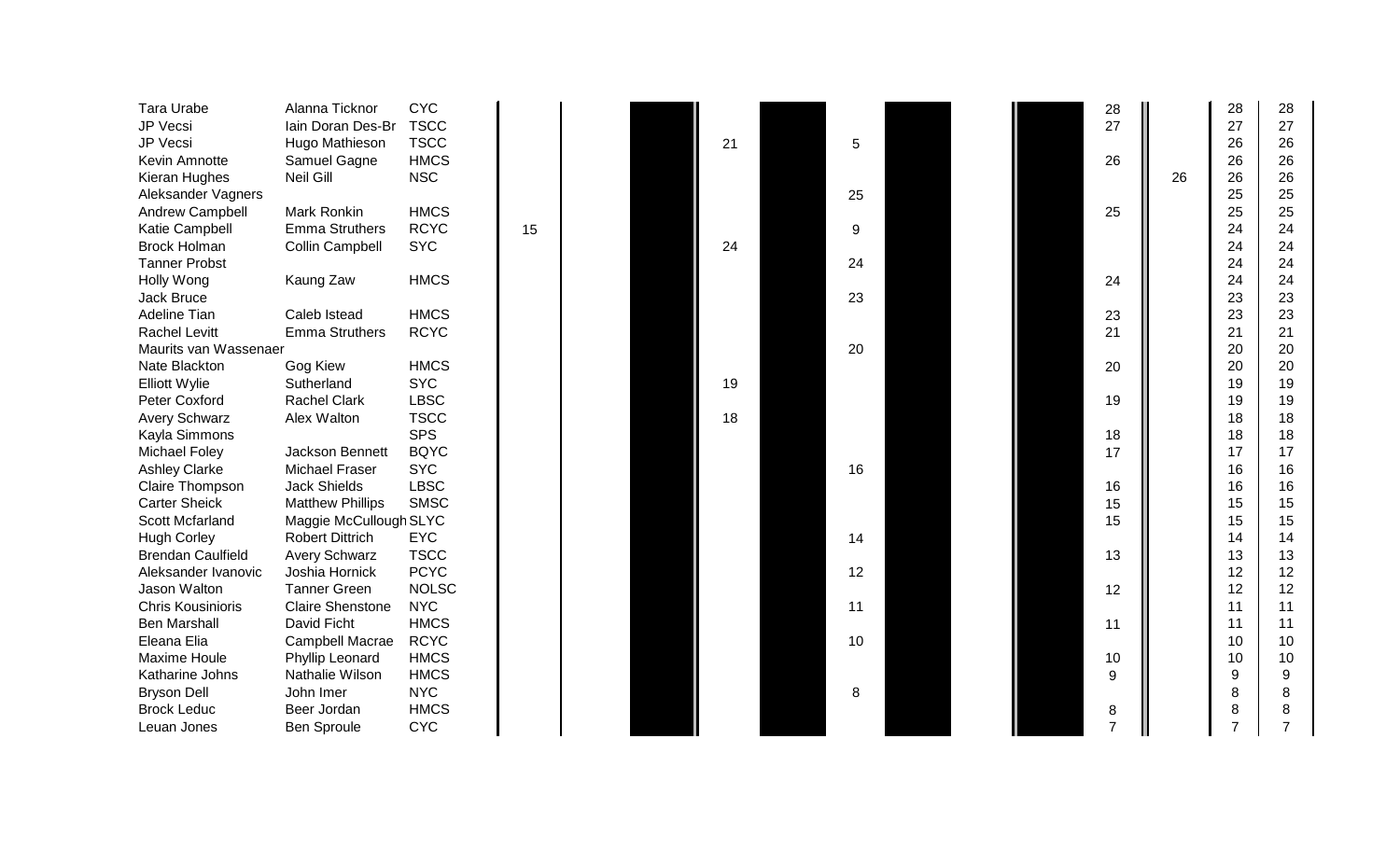|       | Kate McCandless<br>Darren Harvey<br>Justin Foulon<br>Martin Roach<br>Rory Doyle<br>Laurence Page<br>Connoe MacPherson<br><b>Tanner Green</b><br>Aleda Roberts<br>Christian Altiparmakyan Austin Bedrosian<br>Kevin McPhee<br><b>Matthew Monrose</b><br><b>Erin Godfrey</b><br>Ludvik Dittrich<br>Alexa Walton<br>Lukas Trapp<br>Shondra Charbonneau Kira Charbonneau BYC<br>Danielle Bridle<br>Julia Pitcher<br>Mhairi Chandler<br>Tyson Shipman<br>Boris Bosnjakovic<br>Natalia Domingo | <b>Emma Priestner</b><br>Jurie Taljaard<br>Lavinia Lindsay<br><b>Riley Nadeau</b><br><b>Christopher Birley</b><br>Chloe Turpin<br>Anna Crombie<br>Christian Kudeba<br>Mary Burt<br><b>Cameron Devine</b><br>Ruben Sun<br>Ilianna Ring<br>Jessica Code<br>lain Doran Des-Br<br><b>Thomas West</b><br><b>Emily Vancise</b><br>Kayla Simmons<br><b>Drake Morrison</b><br>Sara Mizen<br><b>Thomas Cushion</b><br>Marina Domingo | <b>BHYC</b><br><b>HMCS</b><br><b>HMCS</b><br><b>HMCS</b><br><b>HMCS</b><br><b>NYC</b><br><b>NOLSC</b><br><b>SMSC</b><br><b>BHYC</b><br><b>SLSC</b><br><b>RHYC</b><br><b>BCC</b><br><b>EYC</b><br><b>TSCC</b><br><b>SPS</b><br><b>DYC</b><br><b>SPS</b><br><b>NYC</b><br><b>BYC</b><br><b>NYC</b><br><b>TSCC</b> |    |    |          | 6<br>3<br>2           |          |    | $6\phantom{1}6$<br>5<br>$\boldsymbol{\Delta}$<br>$\mathbf{3}$<br>$\sqrt{2}$<br>1 |          | 6<br>$6\phantom{1}6$<br>5<br>$\overline{4}$<br>3<br>3<br>$\overline{2}$<br>$\overline{2}$<br>$\overline{1}$<br>$\overline{1}$ | $\,6$<br>$\,6$<br>5<br>$\overline{4}$<br>3<br>$\mathbf{3}$<br>$\overline{2}$<br>$\overline{2}$<br>$\overline{1}$<br>$\overline{1}$ |
|-------|------------------------------------------------------------------------------------------------------------------------------------------------------------------------------------------------------------------------------------------------------------------------------------------------------------------------------------------------------------------------------------------------------------------------------------------------------------------------------------------|-----------------------------------------------------------------------------------------------------------------------------------------------------------------------------------------------------------------------------------------------------------------------------------------------------------------------------------------------------------------------------------------------------------------------------|-----------------------------------------------------------------------------------------------------------------------------------------------------------------------------------------------------------------------------------------------------------------------------------------------------------------|----|----|----------|-----------------------|----------|----|----------------------------------------------------------------------------------|----------|-------------------------------------------------------------------------------------------------------------------------------|------------------------------------------------------------------------------------------------------------------------------------|
| Laser | <b>Connor Ward</b>                                                                                                                                                                                                                                                                                                                                                                                                                                                                       |                                                                                                                                                                                                                                                                                                                                                                                                                             |                                                                                                                                                                                                                                                                                                                 |    |    |          |                       |          |    |                                                                                  |          |                                                                                                                               |                                                                                                                                    |
|       | Peter Brickell                                                                                                                                                                                                                                                                                                                                                                                                                                                                           |                                                                                                                                                                                                                                                                                                                                                                                                                             | <b>OYS</b><br><b>WYC</b>                                                                                                                                                                                                                                                                                        | 15 | 20 | 24       | 19<br>$\overline{16}$ | 48<br>47 | 29 | 44<br>41                                                                         | 26<br>25 | 196<br>158                                                                                                                    | 162<br>158                                                                                                                         |
|       | Tom Smith                                                                                                                                                                                                                                                                                                                                                                                                                                                                                |                                                                                                                                                                                                                                                                                                                                                                                                                             | <b>BYC</b>                                                                                                                                                                                                                                                                                                      |    |    |          | 11                    | 44       | 27 | 42                                                                               | 30       | 154                                                                                                                           | 154                                                                                                                                |
|       | Kevin Wiersma                                                                                                                                                                                                                                                                                                                                                                                                                                                                            |                                                                                                                                                                                                                                                                                                                                                                                                                             | <b>RHYC</b>                                                                                                                                                                                                                                                                                                     | 17 | 18 | 27       |                       |          |    | 50                                                                               | 33       | 145                                                                                                                           | 145                                                                                                                                |
|       | <b>Matthew Sherar</b><br><b>Graham Estey</b>                                                                                                                                                                                                                                                                                                                                                                                                                                             |                                                                                                                                                                                                                                                                                                                                                                                                                             | <b>ABYC</b><br><b>BHYC</b>                                                                                                                                                                                                                                                                                      | 18 | 23 | 28<br>26 | 29<br>23              |          |    | 45                                                                               | 35<br>31 | 133<br>125                                                                                                                    | 133<br>125                                                                                                                         |
|       | Nolan Ladouceur                                                                                                                                                                                                                                                                                                                                                                                                                                                                          |                                                                                                                                                                                                                                                                                                                                                                                                                             | <b>OYS</b>                                                                                                                                                                                                                                                                                                      | 13 |    |          | 21                    | 50       |    | 39                                                                               |          | 123                                                                                                                           | 123                                                                                                                                |
|       | Marko Gombac                                                                                                                                                                                                                                                                                                                                                                                                                                                                             |                                                                                                                                                                                                                                                                                                                                                                                                                             | <b>NYC</b>                                                                                                                                                                                                                                                                                                      |    |    | 23       | 15                    |          |    | 43                                                                               | 29       | 110                                                                                                                           | 110                                                                                                                                |
|       | Konrad Davy                                                                                                                                                                                                                                                                                                                                                                                                                                                                              |                                                                                                                                                                                                                                                                                                                                                                                                                             | <b>EYC</b>                                                                                                                                                                                                                                                                                                      | 20 | 25 | 29       |                       |          |    |                                                                                  | 28       | 102                                                                                                                           | 102                                                                                                                                |
|       | Dawson Brown                                                                                                                                                                                                                                                                                                                                                                                                                                                                             |                                                                                                                                                                                                                                                                                                                                                                                                                             | <b>BYC</b>                                                                                                                                                                                                                                                                                                      |    |    |          | 24                    |          | 30 | 46                                                                               |          | 100                                                                                                                           | 100                                                                                                                                |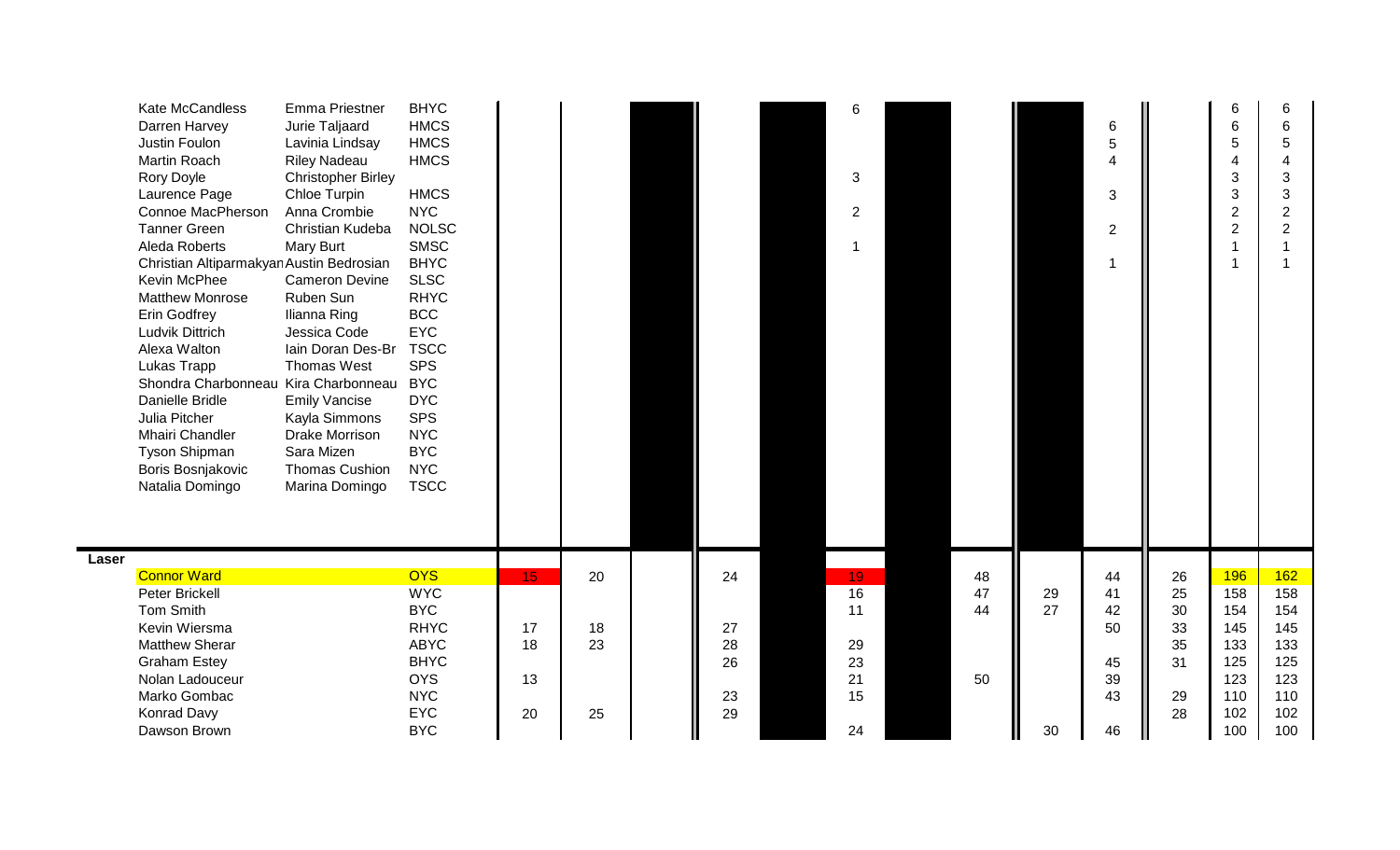| Thomas Chandler<br>Evan Fitzgerald<br>Roland Hynscht<br><b>Riley Finch</b><br>Ben Taylor<br><b>Brendan Mc Vicar</b><br>Kyle Harvey<br><b>Brendan Aulthouse</b><br>Benjamin Hampson<br><b>Taylor Perkins</b><br><b>Connor Bott</b><br>Julian Witmer<br>Ian Struthers<br>Lukas Trapp<br>John Gao<br>Daniel Barry<br>Sharath Kunnanath<br>Levi Harper<br><b>Alex Matthews</b><br><b>Garrett Tierney</b><br><b>Matthew Poulias</b><br>Mitch MacDonald<br>Josh Hornick<br>Nick Schwenger<br><b>Adam Gillies</b><br>Rowan Brown<br><b>Ted Squire</b><br>Christian Srutwa | <b>WYC</b><br><b>PCYC</b><br><b>RHYC</b><br>RCYC/OST<br><b>PCYC</b><br><b>PCYC</b><br><b>ABYC</b><br>KYC/OST<br><b>PCYC</b><br>PCYC/KYC<br><b>ABYC</b><br><b>TSCC</b><br><b>RCYC</b><br><b>SPS</b><br><b>BYC</b><br><b>SYC</b><br>BHYC/OST<br><b>NOLSC</b><br><b>SYC</b><br><b>PCYC</b><br><b>WYC</b><br><b>RCYC</b><br><b>BHYC/OST</b><br><b>ABYC</b><br><b>BYC</b><br><b>SSC</b><br><b>OYS</b> | 19<br>16<br>14<br>12                         | 24<br>22<br>21<br>19 | 20<br>22<br>18<br>30<br>25<br>21<br>19<br>17 | 17<br>20<br>28<br>25<br>11<br>30<br>18<br>22<br>27<br>26<br>14<br>13<br>12 | 45<br>46<br>49                   | 28 | 47<br>40<br>49<br>48<br>35<br>38<br>37<br>36 | 34<br>32<br>27                   | 90<br>87<br>86<br>77<br>77<br>73<br>68<br>62<br>56<br>49<br>49<br>40<br>37<br>37<br>36<br>30<br>27<br>26<br>25<br>21<br>19<br>19<br>17<br>14<br>14<br>13<br>12<br>12 | 90<br>87<br>86<br>77<br>77<br>73<br>68<br>63<br>56<br>49<br>49<br>40<br>37<br>37<br>36<br>30<br>27<br>26<br>25<br>21<br>19<br>19<br>17<br>14<br>14<br>13<br>12<br>12 |
|--------------------------------------------------------------------------------------------------------------------------------------------------------------------------------------------------------------------------------------------------------------------------------------------------------------------------------------------------------------------------------------------------------------------------------------------------------------------------------------------------------------------------------------------------------------------|--------------------------------------------------------------------------------------------------------------------------------------------------------------------------------------------------------------------------------------------------------------------------------------------------------------------------------------------------------------------------------------------------|----------------------------------------------|----------------------|----------------------------------------------|----------------------------------------------------------------------------|----------------------------------|----|----------------------------------------------|----------------------------------|----------------------------------------------------------------------------------------------------------------------------------------------------------------------|----------------------------------------------------------------------------------------------------------------------------------------------------------------------|
| Radial<br><b>Robert Lalonde</b><br>Matti Muru<br>Michael Jenkins<br>Jamie Erskine<br>Mark McGugan<br><b>Austin Stein</b><br><b>Connor McNeil</b>                                                                                                                                                                                                                                                                                                                                                                                                                   | <b>FBYC</b><br><b>OST</b><br><b>NSC</b><br><b>NSC</b><br>NSC/OST<br><b>RCYC</b><br><b>FBYC</b>                                                                                                                                                                                                                                                                                                   | 12 <sub>1</sub><br>20<br>13<br>18<br>9<br>19 | 25<br>20             | 30<br>29<br>24<br>26<br>21<br>28             | 26<br>30<br>27<br>19<br>29                                                 | 48<br>50<br>44<br>39<br>46<br>49 |    | 47<br>49<br>43<br>42<br>41<br>50<br>46       | 29<br>25<br>24<br>23<br>22<br>33 | 217<br>223<br>175<br>148<br>158<br>132<br>122                                                                                                                        | 179<br>174<br>151<br>148<br>139<br>132<br>122                                                                                                                        |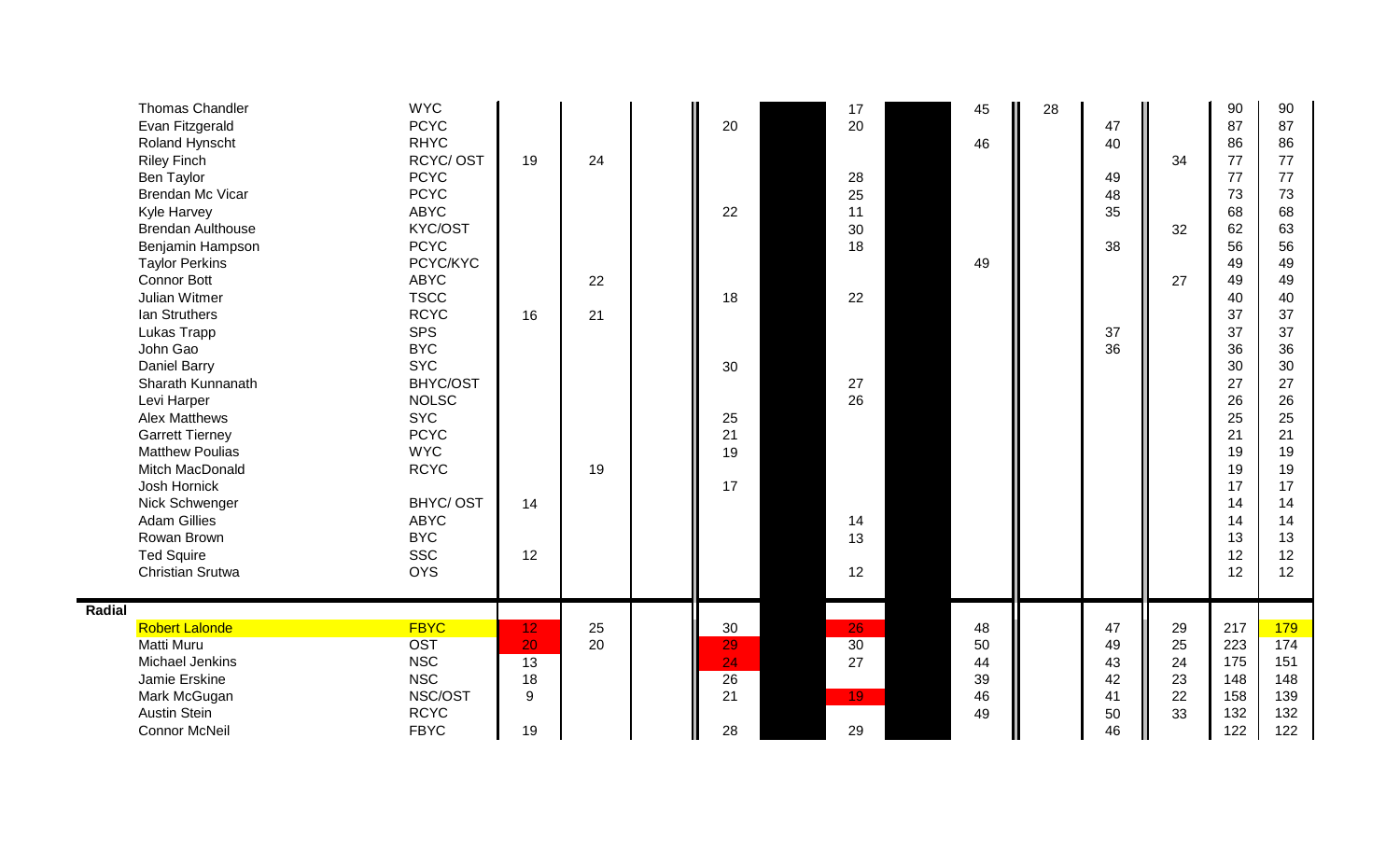| Will Jones                 | <b>RHYC</b> | 17             | 22 |                 |                |    |    | 48             | 31 | 118 | 118 |
|----------------------------|-------------|----------------|----|-----------------|----------------|----|----|----------------|----|-----|-----|
| Forrest Wacholz            | KYC/OST     | 15             | 23 |                 |                | 47 |    |                | 28 | 113 | 113 |
| <b>Lukas Fleck</b>         | <b>NSC</b>  | 6              |    | 25              | $\overline{9}$ | 34 |    | 36             | 8  | 118 | 109 |
| Trevor Van Leeuwen         | <b>NSC</b>  |                |    | 24              | 13             | 38 |    | 33             | 10 | 118 | 105 |
| Duncan Cameron             | <b>EYC</b>  | 16             |    | 22              | 22             |    |    | 40             |    | 100 | 100 |
| Alex Hill-Keast            | <b>BYC</b>  |                |    |                 | $\,6$          | 40 | 27 | 26             |    | 99  | 99  |
| Anton Tsyhanok             | <b>EYC</b>  | 14             |    | 17              | 21             |    |    | 44             | 3  | 99  | 99  |
| Simone Larose              | <b>NSC</b>  | 8              |    | 11              | 18             | 42 |    | 8              | 18 | 105 | 94  |
| Nicole Czegledy            | <b>WYC</b>  |                |    | 9               |                | 28 | 29 | 22             |    | 88  | 88  |
| <b>Francis Guiton</b>      | <b>BYC</b>  |                |    |                 | 20             | 36 | 30 |                |    | 86  | 86  |
| Adam Koch                  | <b>PCYC</b> | 10             |    | 27              | 23             |    |    |                | 20 | 80  | 80  |
| Sam Lowery                 | <b>NSC</b>  |                |    |                 |                | 43 |    | 29             |    | 72  | 72  |
| Stefan Kremic              | <b>NYC</b>  |                |    | 10              | 15             |    |    | 30             | 17 | 72  | 72  |
| Ross Murdoch               | <b>KYC</b>  |                |    |                 |                | 45 |    |                | 26 | 71  | 71  |
| Bronwyn Richardson         | <b>RCYC</b> |                |    |                 |                |    |    | 39             | 32 | 71  | 71  |
| Jeremy Cosson-Martin       | <b>PCYC</b> |                |    | 8               | 24             |    |    | 37             |    | 69  | 69  |
| <b>Emilie Macfie</b>       | <b>BYC</b>  |                |    |                 | 10             | 35 | 24 |                |    | 69  | 69  |
| Gabe Meacher               | <b>KYC</b>  |                |    |                 |                | 41 |    | 27             |    | 68  | 68  |
| Devon Bergeron             | <b>BYC</b>  |                |    |                 |                | 26 | 20 | 20             |    | 66  | 66  |
| <b>Jared Collinson</b>     | <b>RCYC</b> |                |    |                 |                |    |    | 45             | 21 | 66  | 66  |
| <b>Christian Heim</b>      | <b>EYC</b>  | 5              |    | 18              |                |    |    | 31             | 11 | 65  | 65  |
| <b>Elizabeth Vasilkovs</b> | <b>WYC</b>  |                |    | $6\phantom{1}6$ |                | 30 |    | 12             | 16 | 64  | 64  |
| David Dyer                 | <b>FBYC</b> | 2              |    | 19              |                |    |    | 23             | 19 | 63  | 63  |
| Benjamin Taylor            |             |                |    |                 |                | 31 | 25 | $6\phantom{1}$ |    | 62  | 62  |
| <b>Patrick Carroll</b>     | <b>NYC</b>  |                |    | 12              | 14             |    |    | 34             |    | 60  | 60  |
| Kytin Kwan                 | <b>WYC</b>  |                |    | 5               |                | 21 | 23 |                | 6  | 55  | 55  |
| Laura Lefebvre             | <b>WYC</b>  |                |    | 3               |                | 27 | 14 | 10             |    | 54  | 54  |
| Liam Tierney               | <b>PCYC</b> |                |    | 13              | 8              |    |    | 32             |    | 53  | 53  |
| Serena Dalton              | <b>BYC</b>  |                |    |                 |                | 29 | 22 |                |    | 51  | 51  |
| Alexandra Damley           | <b>PCYC</b> |                | 18 |                 | 16             |    |    | 16             | 1  | 51  | 51  |
| <b>Violet Stafford</b>     | RCYC/OST    |                | 24 |                 |                |    |    |                | 27 | 51  | 51  |
| Douglas Buttigieg          | <b>RCYC</b> |                | 21 |                 | 28             |    |    |                |    | 49  | 49  |
| Julia Johnston             | <b>BYC</b>  |                |    |                 |                | 37 | 12 |                |    | 49  | 49  |
| Cole Robertson             | <b>KYC</b>  |                |    |                 |                | 33 |    |                | 15 | 48  | 48  |
| Nerida Koert Vander        | <b>BYC</b>  | $\overline{7}$ |    |                 | 11             |    | 28 |                |    | 46  | 46  |
| Aaron Babien               | <b>WYC</b>  |                |    | $\overline{7}$  | 12             |    | 26 |                |    | 45  | 45  |
| <b>Tyler McLean</b>        | <b>OYS</b>  |                | 19 |                 |                |    |    | 25             |    | 44  | 44  |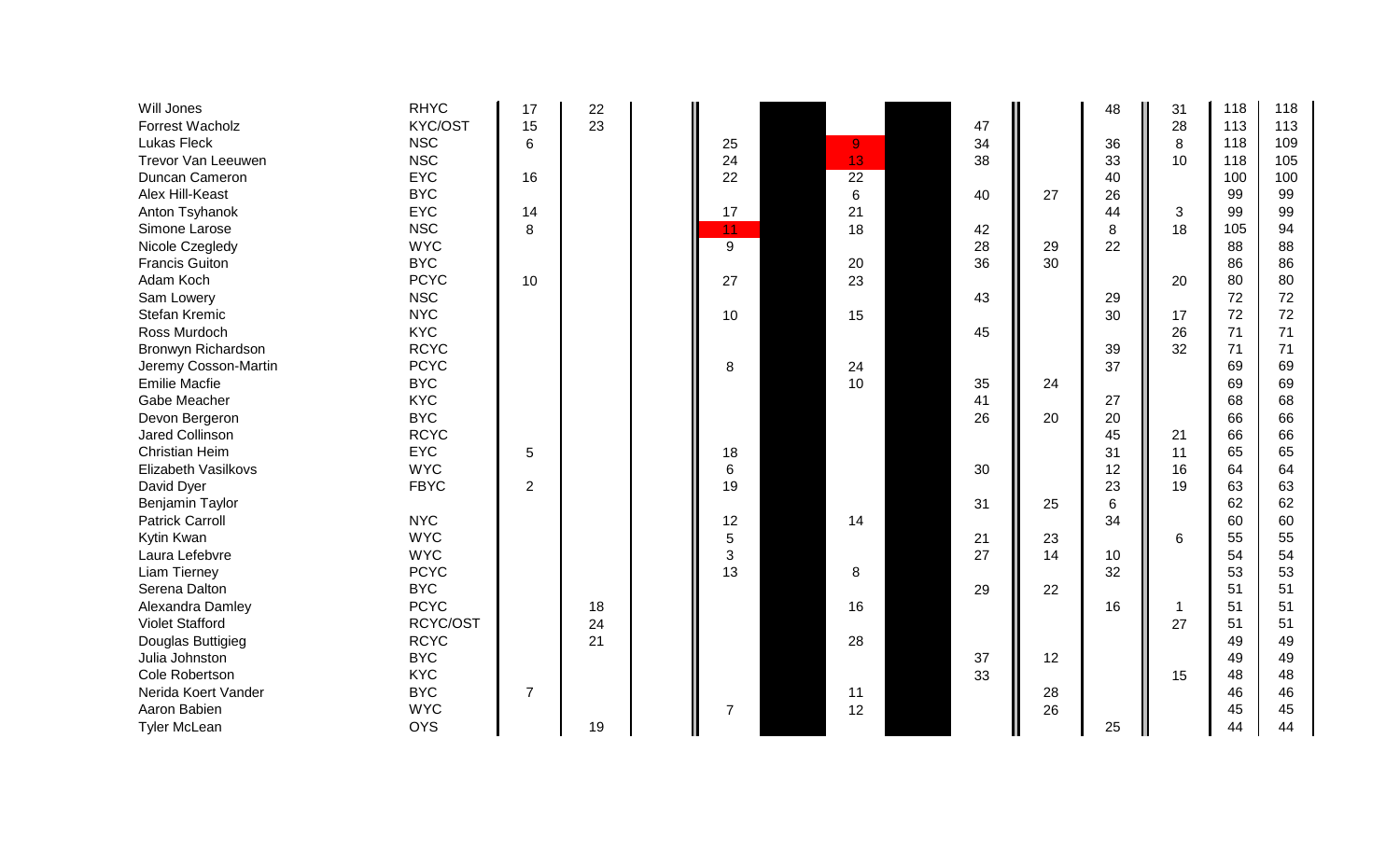| <b>Ainsley Doell</b>    | <b>ABYC</b>     |    |    |                |                | 25 |                | 17 |                | 42 | 42 |
|-------------------------|-----------------|----|----|----------------|----------------|----|----------------|----|----------------|----|----|
| Isabella Mira           | <b>WYC</b>      |    |    |                |                | 24 | 16             |    |                | 40 | 40 |
| <b>Connor Taugher</b>   | <b>BYC</b>      |    |    |                |                | 14 | 18             |    | $\overline{7}$ | 39 | 39 |
| <b>Oliver Dwyer</b>     | <b>KYC</b>      |    |    |                |                |    |                | 38 |                | 38 | 38 |
| Mitchell Banford        | <b>BYC</b>      |    |    |                |                | 22 | $\overline{2}$ |    | 13             | 37 | 37 |
| Antoine Broullard       | <b>FYC</b>      |    |    |                |                |    |                | 35 |                | 35 | 35 |
| Logan Rooks             | <b>WYC</b>      |    |    |                |                | 20 | 15             |    |                | 35 | 35 |
| Hugh Macrae             | KYC/OST         |    |    |                |                |    |                |    | 35             | 35 | 35 |
| Susan Hanna             | <b>WYC</b>      |    |    |                |                | 17 | 17             |    |                | 34 | 34 |
| <b>Sandy Beatty</b>     | <b>RCYC</b>     |    |    |                |                |    |                |    | 34             | 34 | 34 |
| Craig Hamilton          | <b>RHYC</b>     |    |    |                |                | 32 |                |    |                | 32 | 32 |
| Julia Manarin           | <b>EYC</b>      |    |    | Δ              | 3              |    |                | 21 | $\overline{2}$ | 30 | 32 |
| Shannon Blaney          | <b>WYC</b>      |    |    |                |                | 18 | 8              |    | 5              | 31 | 31 |
| Rowan Brown             | <b>BYC</b>      |    |    |                |                |    | 19             | 11 |                | 30 | 30 |
| <b>Matt Reeves</b>      | <b>PCYC</b>     |    |    |                |                |    |                |    | 30             | 30 | 30 |
| Jackie Muru             | <b>PCYC</b>     |    |    |                | 17             |    |                |    | 12             | 29 | 29 |
| Rachel Kozicz           | <b>BHYC</b>     |    |    |                |                |    |                | 28 |                | 28 | 28 |
| Michelle Roche          | <b>KYC</b>      |    |    |                |                |    |                | 18 | 9              | 27 | 27 |
| Amir Sandarusi          | <b>BYC</b>      |    |    |                |                | 23 | 3              |    |                | 26 | 26 |
| <b>Tristan Bourelle</b> | <b>PCYC</b>     | 11 |    | 14             |                |    |                |    |                | 25 | 25 |
| <b>Tyler White</b>      | <b>RCYC</b>     |    |    |                | 25             |    |                |    |                | 25 | 25 |
| <b>Hallie Arnott</b>    | <b>BYC</b>      |    |    |                |                |    | 21             | 4  |                | 25 | 25 |
| <b>Garrett Tierney</b>  | <b>PCYC</b>     |    |    |                |                |    |                | 24 |                | 24 | 24 |
| Brendan McVicar         | <b>PCYC</b>     |    |    | 23             |                |    |                |    |                | 23 | 23 |
| Arielle Lynch           | <b>WYC</b>      |    |    |                |                | 15 | $\overline{7}$ |    |                | 22 | 22 |
| Jerred Bapty            | <b>RHYC</b>     |    |    | 20             |                |    |                |    |                | 20 | 20 |
| Sean Magee-Saxton       | <b>TSCC</b>     |    |    | $\overline{1}$ | $\overline{4}$ |    |                | 15 |                | 20 | 20 |
| Jack Trim               | <b>RHYC</b>     |    |    |                |                | 19 |                |    |                | 19 | 19 |
| Carlo Magaard-Romano    | <b>KYC</b>      |    |    |                |                |    |                | 19 |                | 19 | 19 |
| Caroline Joakim         |                 |    | 17 |                |                |    |                |    |                | 17 | 17 |
| Myles Arton-Smith       | <b>SYC</b>      |    |    | 16             |                |    |                |    |                | 16 | 16 |
| Omar Sandarusi          | <b>BYC</b>      |    |    |                |                | 16 |                |    |                | 16 | 16 |
| <b>Eric Goldfarb</b>    | <b>IYC/RCYC</b> |    |    | 15             |                |    |                |    |                | 15 | 15 |
| Liam Flewwelling        | <b>OYS</b>      | 1  |    |                |                |    |                | 13 |                | 14 | 14 |
| <b>Harriett Pollock</b> | <b>PCYC</b>     |    |    |                |                |    |                | 14 |                | 14 | 14 |
| William Walton          | <b>BYC</b>      |    |    |                |                |    | 14             |    |                | 14 | 14 |
| James Jchasz            | <b>BHYC</b>     |    |    |                |                |    |                |    | 14             | 14 | 14 |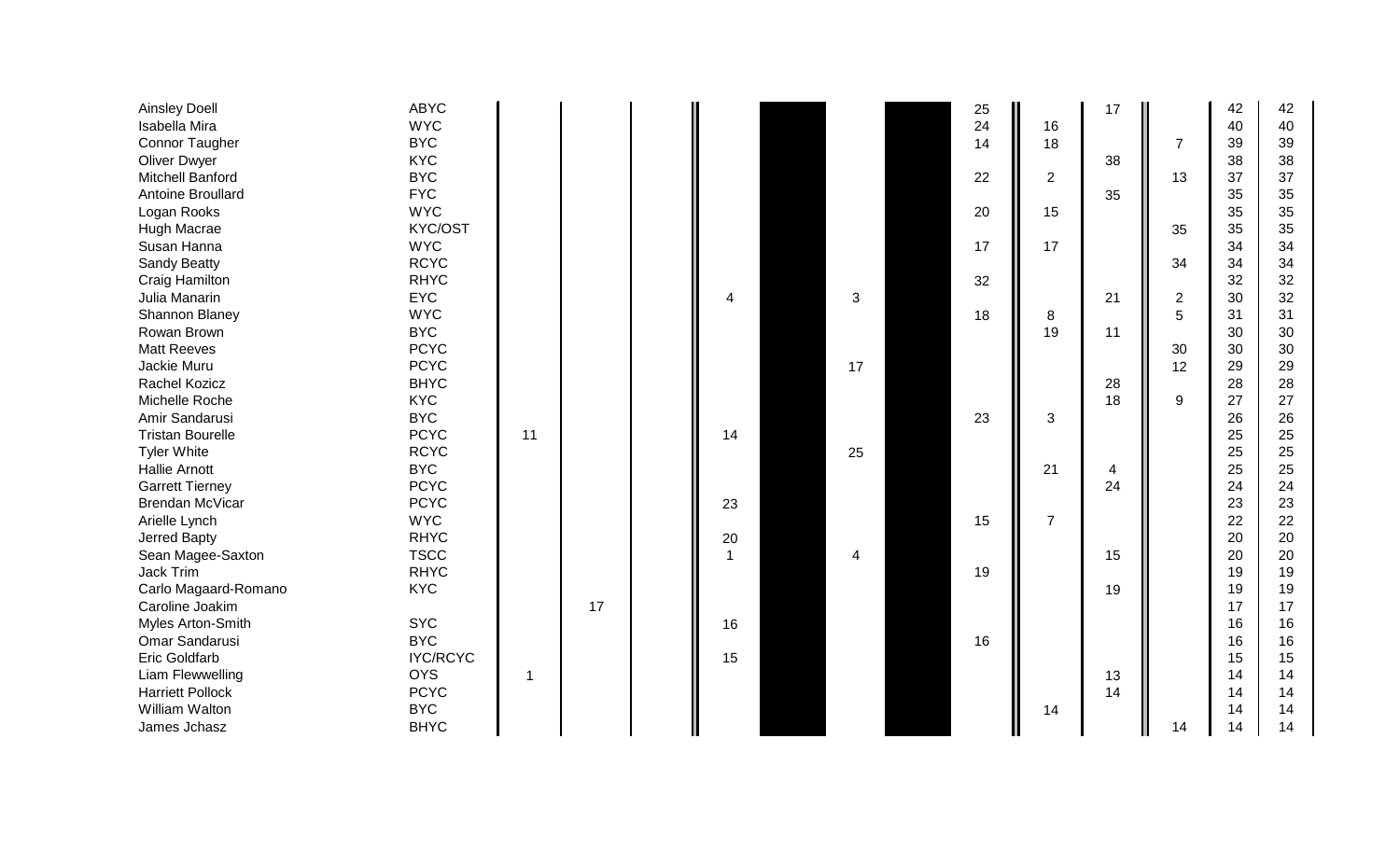| Neeley Arnott<br><b>Ally Crapper</b><br><b>Griffin Kazmer</b><br>Laura Lee<br><b>Mitchell Grant</b><br>Emma Fricker<br>Jamie Stevenson<br><b>Thomas Chandler</b><br><b>Quinton Gallon</b><br>Nick Orsoni-Wiemer<br>Alyssa Koziol | <b>BYC</b><br><b>BYC</b><br><b>BYC</b><br><b>PCYC</b><br><b>BYC</b><br><b>OYS</b><br><b>BYC</b><br><b>WYC</b><br><b>BYC</b><br><b>RCYC</b><br><b>WYC</b> |   |  |                | $\overline{7}$<br>5            |  | 13<br>11<br>10<br>9<br>6<br>5 | 9<br>$\overline{7}$<br>3 | 4 | 13<br>11<br>10<br>9<br>9<br>$\overline{7}$<br>$\overline{7}$<br>$\overline{7}$<br>$6\phantom{1}6$<br>5<br>5 | 13<br>11<br>10<br>9<br>9<br>7<br>6<br>5<br>5 |
|----------------------------------------------------------------------------------------------------------------------------------------------------------------------------------------------------------------------------------|----------------------------------------------------------------------------------------------------------------------------------------------------------|---|--|----------------|--------------------------------|--|-------------------------------|--------------------------|---|-------------------------------------------------------------------------------------------------------------|----------------------------------------------|
| Dylan Smith                                                                                                                                                                                                                      | <b>SLYC</b>                                                                                                                                              |   |  |                |                                |  |                               | 5                        |   | 5<br>$\overline{4}$                                                                                         | 5                                            |
| Colleen Welch                                                                                                                                                                                                                    |                                                                                                                                                          | 4 |  |                |                                |  |                               |                          |   | $\boldsymbol{4}$                                                                                            |                                              |
| John Walton<br>Michael Green                                                                                                                                                                                                     | <b>BYC</b>                                                                                                                                               |   |  |                |                                |  | 4                             |                          |   |                                                                                                             | 4                                            |
|                                                                                                                                                                                                                                  | <b>PCYC</b>                                                                                                                                              | 3 |  |                |                                |  |                               |                          |   | 3                                                                                                           | 3                                            |
| Benjamin Hampson                                                                                                                                                                                                                 |                                                                                                                                                          |   |  | $\overline{2}$ |                                |  |                               |                          |   | $\overline{c}$                                                                                              | $\overline{\mathbf{c}}$                      |
| <b>Greg Bunner</b>                                                                                                                                                                                                               | <b>BHYC</b><br><b>PCYC</b>                                                                                                                               |   |  |                |                                |  |                               | $\mathbf{2}$             |   | $\overline{c}$                                                                                              | $\overline{c}$                               |
| Antoine Lavigne                                                                                                                                                                                                                  |                                                                                                                                                          |   |  |                | $\overline{c}$<br>$\mathbf{1}$ |  |                               |                          |   | $\overline{2}$<br>-1                                                                                        | $\overline{2}$                               |
| Stephanie Frischkorn                                                                                                                                                                                                             | <b>PCYC</b>                                                                                                                                              |   |  |                |                                |  |                               |                          |   |                                                                                                             |                                              |
| Thomas Johnstone                                                                                                                                                                                                                 | <b>BYC</b>                                                                                                                                               |   |  |                |                                |  |                               |                          |   | -1                                                                                                          |                                              |
| Tyson Shipman                                                                                                                                                                                                                    | <b>BYC</b>                                                                                                                                               |   |  |                |                                |  | 1                             |                          |   | -1                                                                                                          |                                              |
| <b>Brendan Caulfield</b>                                                                                                                                                                                                         | <b>TSCC</b>                                                                                                                                              |   |  |                |                                |  |                               |                          |   |                                                                                                             |                                              |
| Duncan McKillop                                                                                                                                                                                                                  | <b>FYC</b>                                                                                                                                               |   |  |                |                                |  |                               |                          |   |                                                                                                             |                                              |
| <b>Carly Sutherland</b>                                                                                                                                                                                                          | <b>SYC</b>                                                                                                                                               |   |  |                |                                |  |                               |                          |   |                                                                                                             |                                              |
| <b>Miles Frederick</b>                                                                                                                                                                                                           | <b>TSCC</b>                                                                                                                                              |   |  |                |                                |  |                               |                          |   |                                                                                                             |                                              |
| Thomas Johnstone                                                                                                                                                                                                                 | <b>FYC</b>                                                                                                                                               |   |  |                |                                |  |                               |                          |   |                                                                                                             |                                              |
| Abhishek Kunnanath                                                                                                                                                                                                               | <b>BHYC</b>                                                                                                                                              |   |  |                |                                |  |                               |                          |   |                                                                                                             |                                              |
| <b>Brooke Wareing</b>                                                                                                                                                                                                            |                                                                                                                                                          |   |  |                |                                |  |                               |                          |   |                                                                                                             |                                              |
| John Day                                                                                                                                                                                                                         | <b>SYC</b>                                                                                                                                               |   |  |                |                                |  |                               |                          |   |                                                                                                             |                                              |
| Matthew MacDonald                                                                                                                                                                                                                | <b>SYC</b>                                                                                                                                               |   |  |                |                                |  |                               |                          |   |                                                                                                             |                                              |
| Jack Bruce                                                                                                                                                                                                                       | <b>PCYC</b>                                                                                                                                              |   |  |                |                                |  |                               |                          |   |                                                                                                             |                                              |
| Alexandra McLaughlin                                                                                                                                                                                                             | <b>CSC</b>                                                                                                                                               |   |  |                |                                |  |                               |                          |   |                                                                                                             |                                              |
| <b>Eric Prits</b>                                                                                                                                                                                                                | <b>BHYC</b>                                                                                                                                              |   |  |                |                                |  |                               |                          |   |                                                                                                             |                                              |
| John Imer                                                                                                                                                                                                                        | <b>NYC</b>                                                                                                                                               |   |  |                |                                |  |                               |                          |   |                                                                                                             |                                              |
| Laura Ries                                                                                                                                                                                                                       | <b>FYC</b>                                                                                                                                               |   |  |                |                                |  |                               |                          |   |                                                                                                             |                                              |
| Peter Brickell                                                                                                                                                                                                                   | <b>WYC</b>                                                                                                                                               |   |  |                |                                |  |                               |                          |   |                                                                                                             |                                              |
| Caleb Haydock                                                                                                                                                                                                                    | <b>OYS</b>                                                                                                                                               |   |  |                |                                |  |                               |                          |   |                                                                                                             |                                              |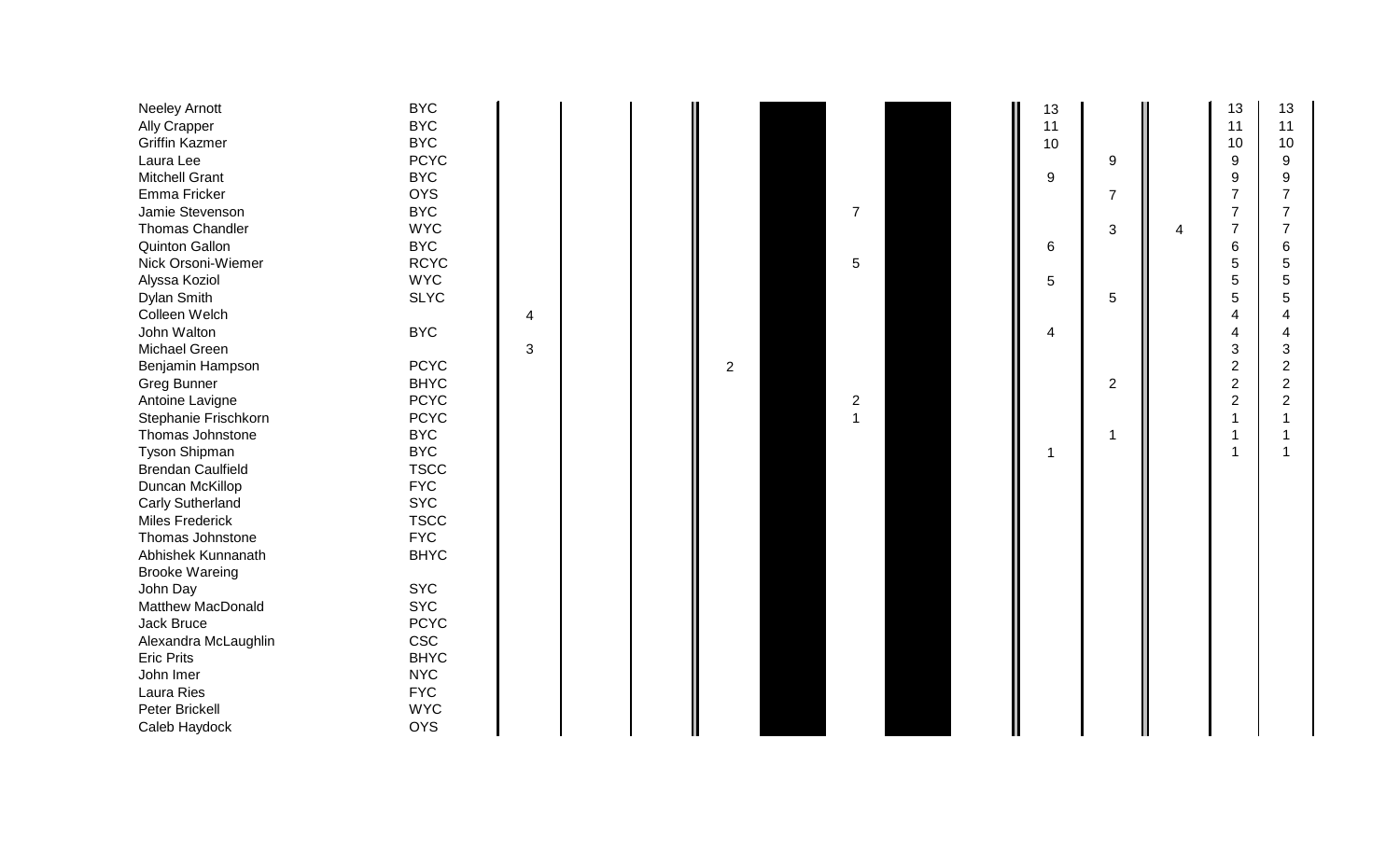| Laura Lee<br>Aden Razzouki<br>Duncan KcKillop<br>James Juhasz<br><b>Emma Struthers</b><br>Jane Griffin<br><b>Christopher Moore</b> | <b>PCYC</b><br><b>RCYC</b><br><b>FYC</b><br><b>BHYC</b><br><b>RCYC</b><br><b>OYS</b><br><b>BYC</b> |                      |                |    |                 |                |    |    |    |     |     |
|------------------------------------------------------------------------------------------------------------------------------------|----------------------------------------------------------------------------------------------------|----------------------|----------------|----|-----------------|----------------|----|----|----|-----|-----|
| <b>Optimist</b>                                                                                                                    |                                                                                                    |                      |                |    |                 |                |    |    |    |     |     |
| <b>Max Daviau</b>                                                                                                                  | <b>FBYC</b>                                                                                        | 16                   | 20             |    | 26              | 28             | 50 | 46 | 31 | 217 | 175 |
| Noah Collinson                                                                                                                     | <b>RCYC</b>                                                                                        | $\overline{19}$      | 24             |    |                 | 30             |    | 50 | 34 | 157 | 157 |
| <b>Duff Paisley</b>                                                                                                                | ROWAT/OYS                                                                                          | 20                   | 25             | 25 | 20              | 29             |    | 48 | 26 | 193 | 153 |
| Galen Richardson                                                                                                                   | <b>RCYC</b>                                                                                        | 14                   |                | 23 | 29              | 26             |    | 42 | 27 | 161 | 147 |
| lan Doell                                                                                                                          | <b>ABYC</b>                                                                                        | 12                   | 16             |    | 13              | 18             | 47 | 34 | 29 | 169 | 144 |
| Michael Magi                                                                                                                       | <b>FBYC</b>                                                                                        | 10                   | 15             |    | 27              | 25             |    | 45 | 24 | 146 | 136 |
| Norman Struthers                                                                                                                   | <b>RCYC</b>                                                                                        | $\blacktriangleleft$ | 14             | 19 | 25              | 27             |    | 41 | 23 | 150 | 135 |
| Nicholas O'Brien                                                                                                                   | <b>RCYC</b>                                                                                        | 13                   | 17             | 22 | 30              | 23             |    | 43 |    | 148 | 135 |
| Sabrina Joakim                                                                                                                     | <b>PCYC</b>                                                                                        | $\overline{7}$       | 13             | 20 | 16              | 24             |    | 39 | 25 | 144 | 124 |
| Aleksander Magi                                                                                                                    | <b>FBYC</b>                                                                                        | 11                   | 19             |    | 23              | 7 <sup>1</sup> |    | 40 | 30 | 130 | 123 |
| Georgia Stein                                                                                                                      | <b>RCYC</b>                                                                                        | 5                    |                | 24 |                 |                |    | 49 | 32 | 110 | 110 |
| Jack Peabody                                                                                                                       | <b>ABYC</b>                                                                                        |                      | $\overline{7}$ |    | 3               | 12             | 46 | 21 | 21 | 110 | 107 |
| <b>Quinten Beelik</b>                                                                                                              | <b>ABYC</b>                                                                                        | 9                    |                |    | 17              | 22             | 48 | 24 |    | 120 | 103 |
| Alex Thayer                                                                                                                        | <b>PCYC</b>                                                                                        | 8                    | 18             | 21 | $\overline{24}$ | 3              |    | 37 |    | 111 | 103 |
| Owen McNeil                                                                                                                        | <b>OYS</b>                                                                                         | $\overline{18}$      | 22             |    | 28              |                |    |    | 35 | 103 | 103 |
| Shawn Gershman                                                                                                                     | <b>ABYC</b>                                                                                        |                      |                |    | 18              | 8              |    | 44 | 28 | 98  | 98  |
| Kieran Mckee                                                                                                                       | <b>PCYC</b>                                                                                        |                      |                |    | 12              | 21             |    | 35 | 22 | 90  | 90  |
| <b>Daniel Hastings</b>                                                                                                             | <b>FBYC</b>                                                                                        |                      | 11             |    | 22              | 18             |    | 33 |    | 84  | 84  |
| Martin Staadecker                                                                                                                  | <b>ABYC</b>                                                                                        | $\overline{2}$       | 12             |    | 15              | 17             | 49 |    |    | 95  | 80  |
| <b>Jillian Eiesnew</b>                                                                                                             | <b>LOOT</b>                                                                                        |                      |                |    |                 |                |    | 47 | 33 | 80  | 80  |
| <b>Colston Howell</b>                                                                                                              | <b>RCYC</b>                                                                                        | 6 <sup>1</sup>       | 8              | 17 |                 | 19             |    | 29 |    | 79  | 73  |
| Noah Hastings                                                                                                                      | <b>FBYC</b>                                                                                        |                      |                | 18 | $\overline{7}$  | 16             |    | 25 |    | 66  | 66  |
| <b>Gray Snyder</b>                                                                                                                 | <b>BHYC</b>                                                                                        | 4                    |                |    | 11              | 20             |    | 30 |    | 65  | 65  |
| Derin Bilgen                                                                                                                       | <b>RCYC</b>                                                                                        | 17                   | 23             |    |                 |                |    | 23 |    | 63  | 63  |
| Jerred Collinson                                                                                                                   | <b>RCYC</b>                                                                                        | 15                   | 21             |    | 21              |                |    |    |    | 57  | 57  |
| Marcus Fogh                                                                                                                        | <b>FRT</b>                                                                                         |                      |                |    | 14              | 6              |    | 36 |    | 56  | 56  |
| Jack Thayer                                                                                                                        | <b>PCYC</b>                                                                                        | 3                    | 10             |    | 10              |                |    | 31 |    | 54  | 54  |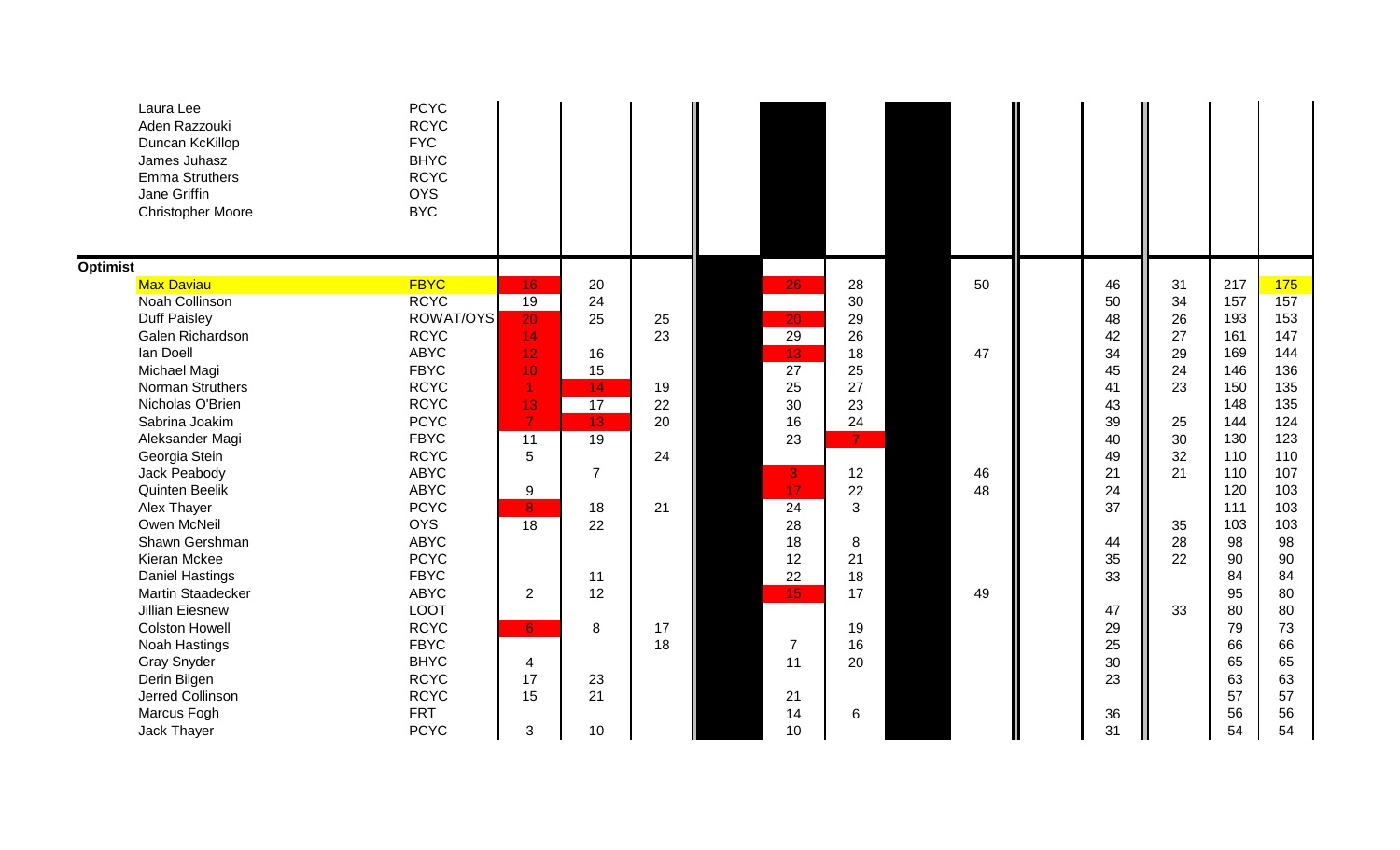| Evan McDermott<br>Jack Porter<br>Hayden Anderson<br><b>Kimberly Kirkpatrick</b><br>Livia Collinson<br>David Mongeon<br>Petru Ioan Obreja<br><b>Catherine Savard</b><br>Magnus Hambleton<br><b>Charles Savard</b><br>Sarah Christensen<br>Natasha Ruiz<br>Nathan Corcoran<br><b>Connor White</b><br><b>Barrett Wachholz</b><br>Kate O'Hare<br>Antonio Majic<br><b>Timothy Morland</b><br><b>Cameron Bruce</b><br>Paul Staadecker<br><b>Colin Strahle</b><br>Lucas Fogh<br>Georgia Phillips<br>Annika Hambleton<br>Dominic Mezo<br>Stefan Mayer<br>Samantha Grant<br>Katica Majic<br>Jacob Downarowicz<br>Noah Premru | <b>RHYC</b><br><b>OYS</b><br><b>RHYC</b><br><b>BHYC</b><br><b>ABYC</b><br><b>RHYC</b><br><b>TYC</b><br><b>RCYC</b><br><b>OYS</b><br><b>RCYC</b><br><b>ABYC</b><br><b>PCYC</b><br><b>BHYC</b><br><b>RCYC</b><br><b>BarrieYC</b><br><b>OYS</b><br><b>PCYC</b><br><b>EYC</b><br><b>PCYC</b><br><b>ABYC</b><br><b>PCYC</b><br><b>FRT</b><br><b>RCYC</b><br><b>OYS</b><br><b>RCYC</b><br><b>EYC</b><br><b>EYC</b><br><b>PCYC</b><br><b>EYC</b><br><b>EYC</b> | 9 | 16 | 9<br>6<br>19<br>8<br>5 | 5<br>13<br>11<br>14<br>15<br>$\overline{c}$<br>$\boldsymbol{9}$<br>10<br>1<br>4 |          |          | 38<br>28<br>27<br>26<br>19<br>32<br>22<br>20 | 19<br>20 | 52<br>47<br>42<br>40<br>38<br>34<br>34<br>31<br>30<br>20<br>18<br>16<br>5<br>$\boldsymbol{\Delta}$ | 52<br>47<br>42<br>40<br>38<br>34<br>34<br>31<br>30<br>20<br>18<br>16<br>5 |
|---------------------------------------------------------------------------------------------------------------------------------------------------------------------------------------------------------------------------------------------------------------------------------------------------------------------------------------------------------------------------------------------------------------------------------------------------------------------------------------------------------------------------------------------------------------------------------------------------------------------|---------------------------------------------------------------------------------------------------------------------------------------------------------------------------------------------------------------------------------------------------------------------------------------------------------------------------------------------------------------------------------------------------------------------------------------------------------|---|----|------------------------|---------------------------------------------------------------------------------|----------|----------|----------------------------------------------|----------|----------------------------------------------------------------------------------------------------|---------------------------------------------------------------------------|
| <b>Open Bic</b><br><b>Maxim Chouinard</b>                                                                                                                                                                                                                                                                                                                                                                                                                                                                                                                                                                           | <b>NSC</b>                                                                                                                                                                                                                                                                                                                                                                                                                                              |   |    |                        |                                                                                 | 29       | 30       |                                              |          | 59                                                                                                 | 59                                                                        |
| Rebecca Heller<br>Emma Heller                                                                                                                                                                                                                                                                                                                                                                                                                                                                                                                                                                                       | <b>NSC</b><br><b>NSC</b>                                                                                                                                                                                                                                                                                                                                                                                                                                |   |    |                        |                                                                                 | 27<br>26 | 28<br>29 |                                              |          | 55<br>55                                                                                           | 55<br>55                                                                  |